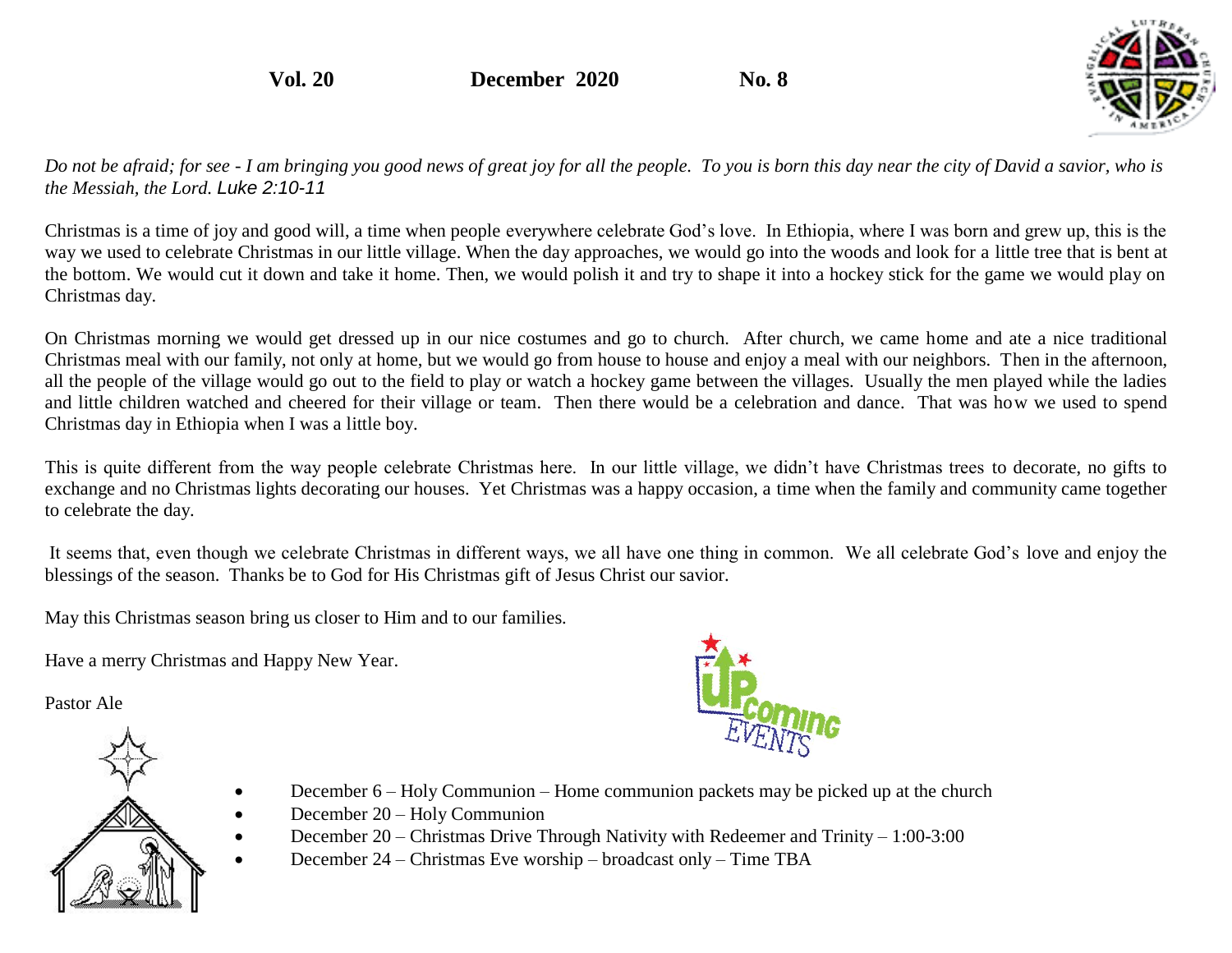

## **President's Message Laura Rude**

Dear Brothers and Sisters in Christ,

2020 has been a year we will not soon forget, even though we may want to forget parts of it! The unbelievable circumstances, tough decisions, sacrifices, tests of our faith, will and patience. Through it all God has never wavered in His love for us. What an amazing reflection! As we enter Christmas, I'm reminded how God sent us hope in the form of little baby Jesus. Hope. That is something we all need. Hope. Without it, we have no purpose, no faith. We all need Hope. We need Jesus. God's gift of Hope to us is the best gift of all. There's a saying that I love, "If God is all you have, you have all you need!" How true! I pray you find hope this Christmas and share that gift with all those around you. With Christmas activities at a slower pace this year, this gives us time to focus on the Reason for the Season. Let us never forget that Hope came down to save us all.

While things may be a little different this Christmas, many things will remain the same. Our church will continue to serve others; our mission to share God's word will not change, and our love for our brothers and sisters will remain strong.

My sincere gratitude to everyone at Zion for your commitment to keeping our church resilient. What a miracle you all are. Thanks be to God!

We will continue to have church in person as long as possible. However, the Christmas Eve service will be broadcast only. There will be no Sunday School program, but we are working on an outdoor event on December 20<sup>th</sup> in conjunction with Redeemer and Trinity weather permitting. We are asking that you continue to keep Pastor Ale, Linda, Madison and the church leaders in your prayers. My prayers for health, happiness and an unwavering faith in the Hope of Christmas to you all.

Merry Christmas!

Laura Rude Zion President

## **Parish Nurse Ministry**



Thankfulness is Happiness. We are blessed and thankful for the little things and all things that God has given us. God's love to all!

We have some masks still available, so if needed please leave your name and telephone number in the office for me or Darlene, and we will contact you to meet your needs if possible. Thanks to all who are doing their part to keep safe and keep others safe as we work to keep our schools, churches and businesses open. This is a great public health challenge, but we can meet this challenge by following public health guidelines that will minimize a viral surge like we are seeing with our neighbors most recently.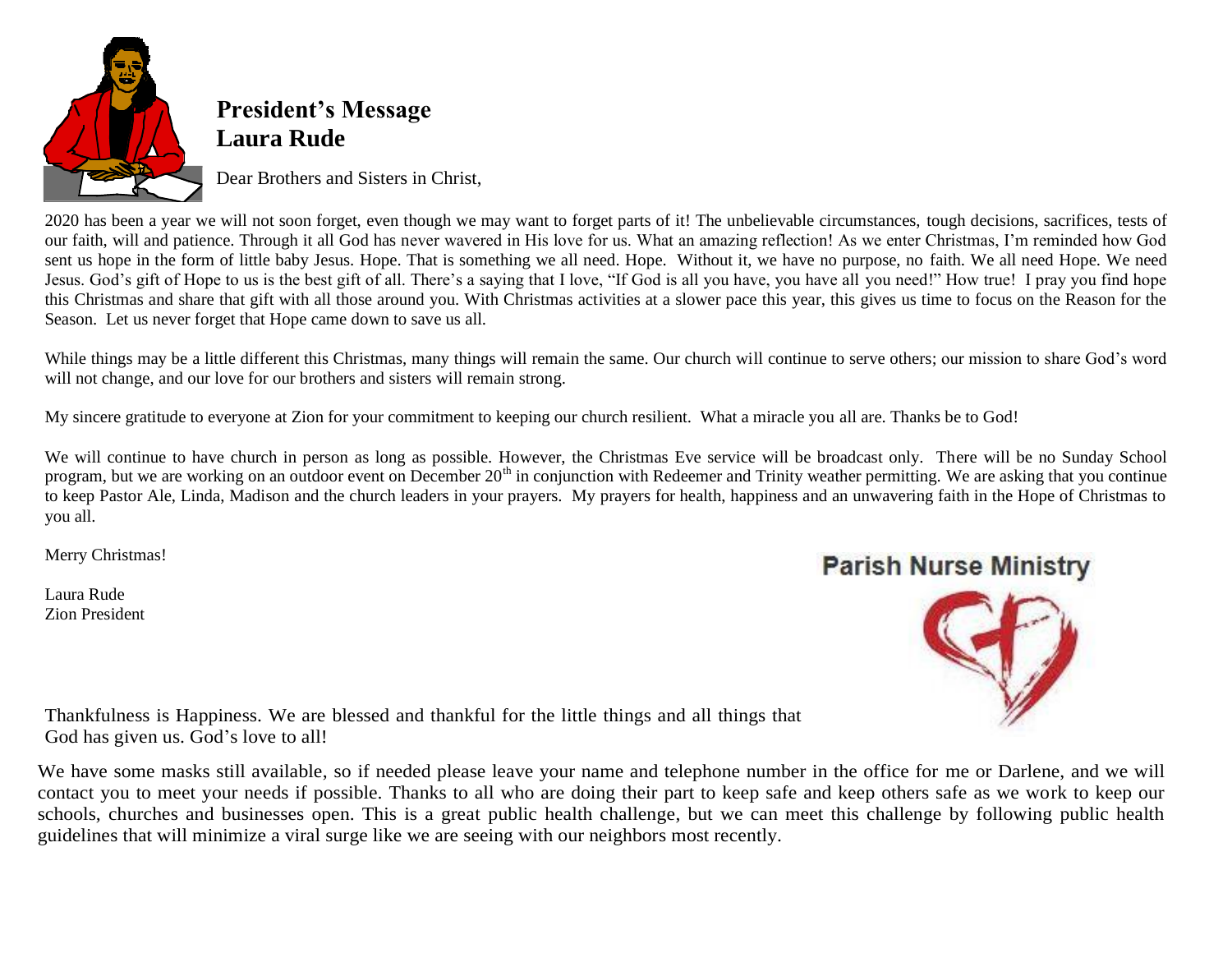The Inter-County Community Council is now accepting applications for the 2020-2021 heating season. This helps pay a portion of home heating and electric bills after qualifying. You can contact the ICCC office at 218-796-5144 ext 4 or toll free 1-800-778-4008 or E-mail at [eap@intercountycc.org](mailto:eap@intercountycc.org) for more information. There is also information with income guidelines on a poster by the north entrances of Zion. Applications are also available on line at [www.intercountycc.org.](http://www.intercountycc.org/) If you need help with this, please contact the Parish Nurse.

Parish Nurse

Sandra Knutson



### **Worship Together in the Sanctuary**

Zion – 8:30 - Silver Creek – 10:00 Wear your favorite mask and follow guidelines.

## **Worship Online**

If you choose to worship from home, take advantage of the alternatives to in-house worship.

- KTRF radio  $-1230$  AM at 8:30
- Cable TV Channel 3 KTRF
- Log into Zion's Facebook page *– Zion Lutheran Church – Thief River Falls*  and watch a livestream through Facebook Live.
- Log in to Zion's webpage **ziontrf.org** and listen to the service over the internet.



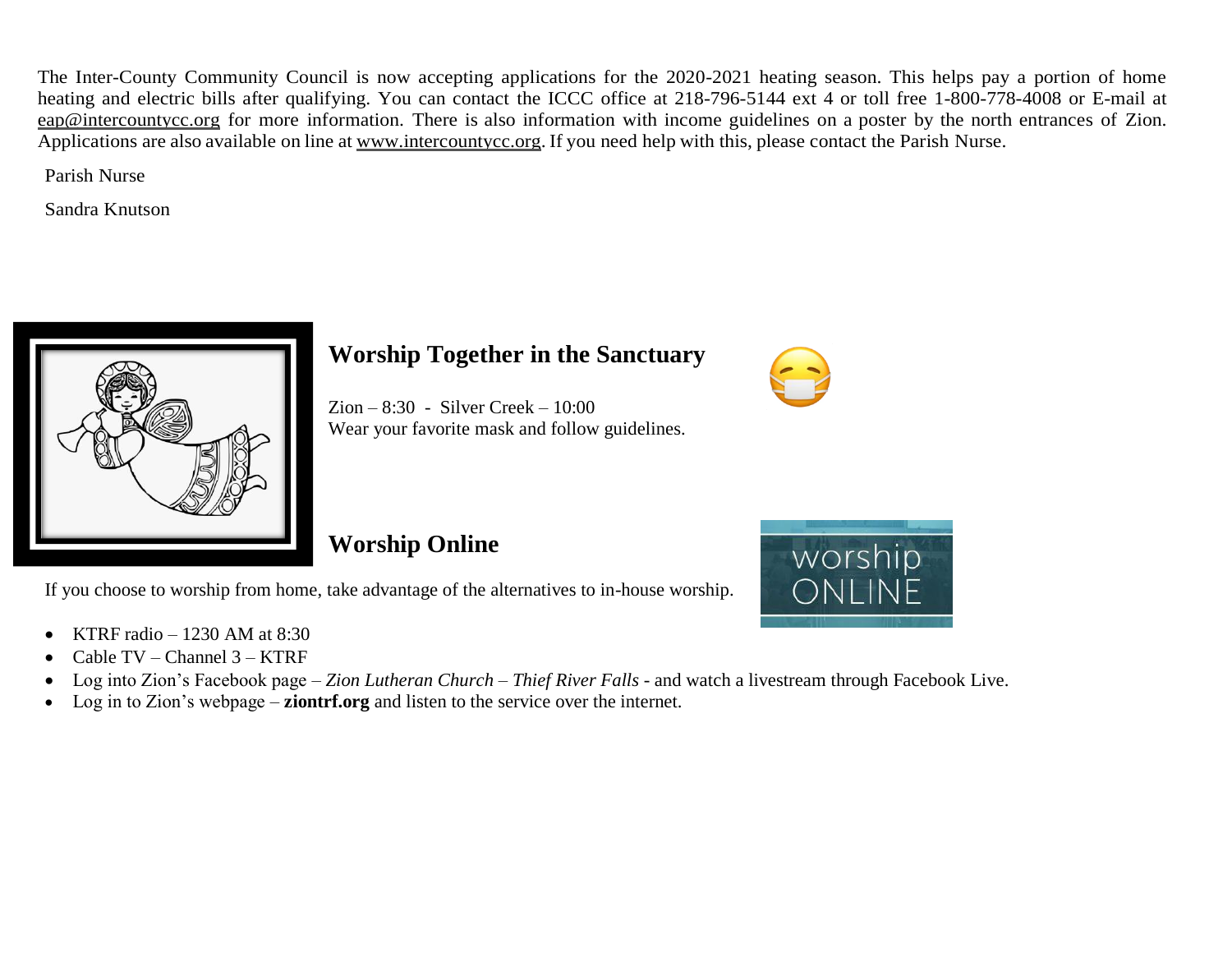## **Zion's Spirit of Giving Cancelled**

Due to the increasing numbers of Covid 19, Zion is cancelling its Spirit of Giving outreach this year.

As we navigate these uncertain times, it is Zion's prayer that God grant us His protection, wisdom and patience. May He give us courage to face these days not with fear but with compassion, concern and acts of service. May God surround us with His sheltering wings and keep us healthy and safe.

This year when gathering together is not always possible, Zion's wish is that each of us find a way to reach out to our neighbors in need and be persistent in prayer for each other's well-being.

May God grant us His blessings today and always.

### **Madison Crane**

Director of Children, Youth, and Families Zion and Redeemer Lutheran Churches [rzyouthfam@gmail.com](mailto:rzyouthfam@gmail.com) 608-535-9151



Grace and Peace to you, Saints of Zion!

November has come to a close and we are in the season of preparing for the arrival of our Lord and Savior, Jesus Christ. This year has taught me that preparing means many different things like having multiple plans, communicating early and often, and working with different perspectives. The term "PIVOT!" has been expressed many times this past month and looking ahead to what we may be doing in the future.

I've found myself reaching into the stash of Hershey's Chocolate Kisses quite often lately, and I think about how many different ways there are to use that sweet treat. From cookies to a holiday decoration staple, the Kisses are useful. The little tag that sticks out from the wrapping says "KISSES." The first four letters remind me to: **K**eep **I**t **S**imply **S**imple. What is the reason for the season? No, it's not about the gift-giving/getting, the perfect recipes, or having the picture-perfect holiday card. It's quite simple: Jesus. Jesus is the reason for the season.

Jesus is the point. No matter how many times we pivot, Jesus is the message. As the confirmation students have been serving, reading, and discussing many topics, it's incredible to hear where they see Jesus working in the world. As you may see Hershey Kisses differently, may you remember the sweetest gift of love from God, when Jesus was sent to us on Earth in the lowly manger to show us that it's not about us, but simply about love.

It's been wonderful to reflect on the blessings of this year, such as appreciating when students were able to gather together, trying new things, and learning to appreciate connecting- especially connecting through Christ!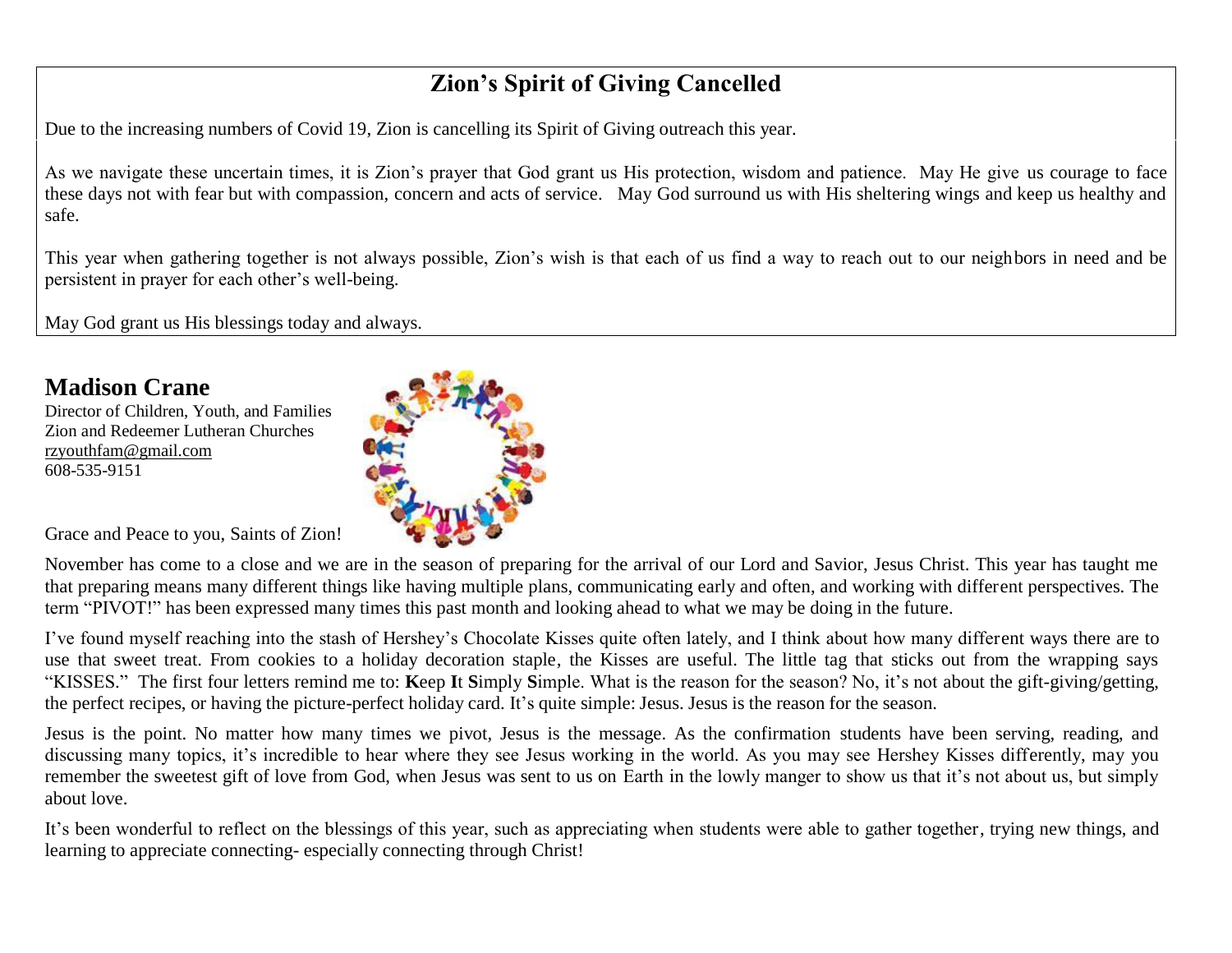Looking forward in preparation of the season of Christmas -

There will be a community Christmas Drive Through Nativity on Sunday December 20th, 1:00-3:00pm. Redeemer, Trinity, and Zion churches will be hosting scenes of the Christmas story in their parking lots that vehicles may drive through, and listen to the Christmas story recording that will be on Redeemer's YouTube channel (or bring your Bible to find the scripture that correlates with the scenes. Details will be shared on Redeemer's website as they are available.

May you remember the reason for the season, and always, it's about Jesus,

#### Dates to remember:

December 2 – 6:00-7:00 - Confirmation Classes – Zoom

December 6 – New Sunday school video posted

December 9 – 6:00-7:00 - Confirmation Classes – Zoom

December 13 – New Sunday school posted

December 13 – 9:30 am –  $6<sup>th</sup>$  and  $7<sup>th</sup>$  grade devotional – Zoom

December 16 – 6:00 – 7:00- Last Confirmation classes until January 6 – Zoom

December 20 – New Sunday school video posted

December 20 – 1:00-3:00 – Drive Through Christmas Nativity

December 27 – 9:30 am – 7th grade devotional – Zoo

## **Silver Creek**

Preparing our hearts for Christmas isn't just another thing on our to do list. This time of year is a good time to pause, to breathe and to capture those special moments in our life. Those simple moments could be as simple

as a smile, the smell of cookies baking, the laughter of children, the ringing of bells, and the soothing sounds of the music we hear only once a year. Observing Advent helps us to focus on what is most important in our lives. It deepens our experience of Christmas.

We are fortunate that our doors at Silver Creek remain open for worship. During Advent we will be able to prepare our hearts for the coming of Christ at Bethlehem and look to the future when Christ will come again.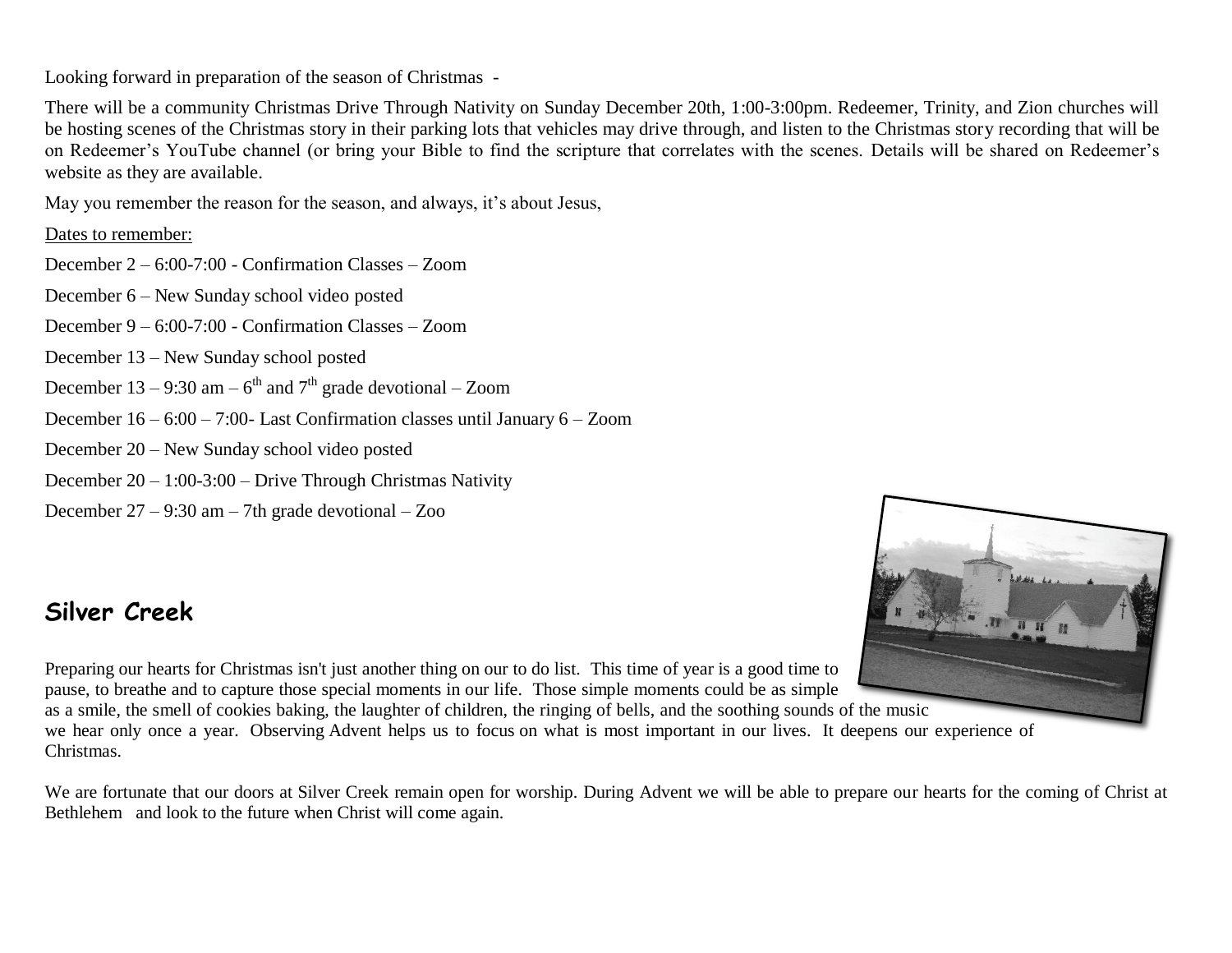Our plans are to continue services at our regular time of 10:00 AM during the month of December. We will not be having a Christmas Eve service this year but instead encourage families to attend services either the Sunday before or Sunday after Christmas. This will help to keep our numbers down to meet our requirement of 25% capacity.

Our weekly services have been going very well with attendance between 12 to 20 parishioners. Our masks and social distancing seem to be working, and we appreciate being able to worship. We will try to keep you posted of any changes in our schedule.

Thanks to the ladies who have volunteered to help decorate the church for Christmas. It is always special to see how festive the church looks during this season.

Have a most BLESSED CHRISTMAS!



**Zion Lutheran's Parish Planning Council Minutes Via Zoom November 17, 2020**

The Parish Planning Council meeting was called to order by President Laura Rude at 7:03 pm.

In attendance were Laura Rude, Pastor Ale Tulu, Madison Crane, Tim Numedahl, Barbara Overbye, Mike Spears, Glenice Johnson, Sharon Jorde, Teri Forsberg, Penni Nelson and Deb Holtan.

Pastor Ale led the council in prayer.

The September and October Secretary's reports were presented. A motion was made to accept the minutes from both meetings as presented. The motion was seconded and approved.

Discussion was held on a backup for Linda if she is not able to come in to the office to help with printing of the bulletins and making the deposits. A question on what is the latest on the PPP (Payroll Protection Plan) as to what percent of the payback will be forgiven. There has not been a notice as of yet with an ending date for the pay back. Also discussed was a form of recognition for the many volunteers that make all the behind the scene things happen here at Zion. Several different ways were brought up and it was stated this would be another way to talk about Stewardship all year round. Laura and Teri will work on this idea. Madam President stated that it is also up to us as individuals to say "Thank you". Madam President also asked that each board forward any names of individuals to help with this. Pay back of the loan that was taken out from savings a few years back was tabled until next months meeting.

The Treasurer's Report was filed for audit.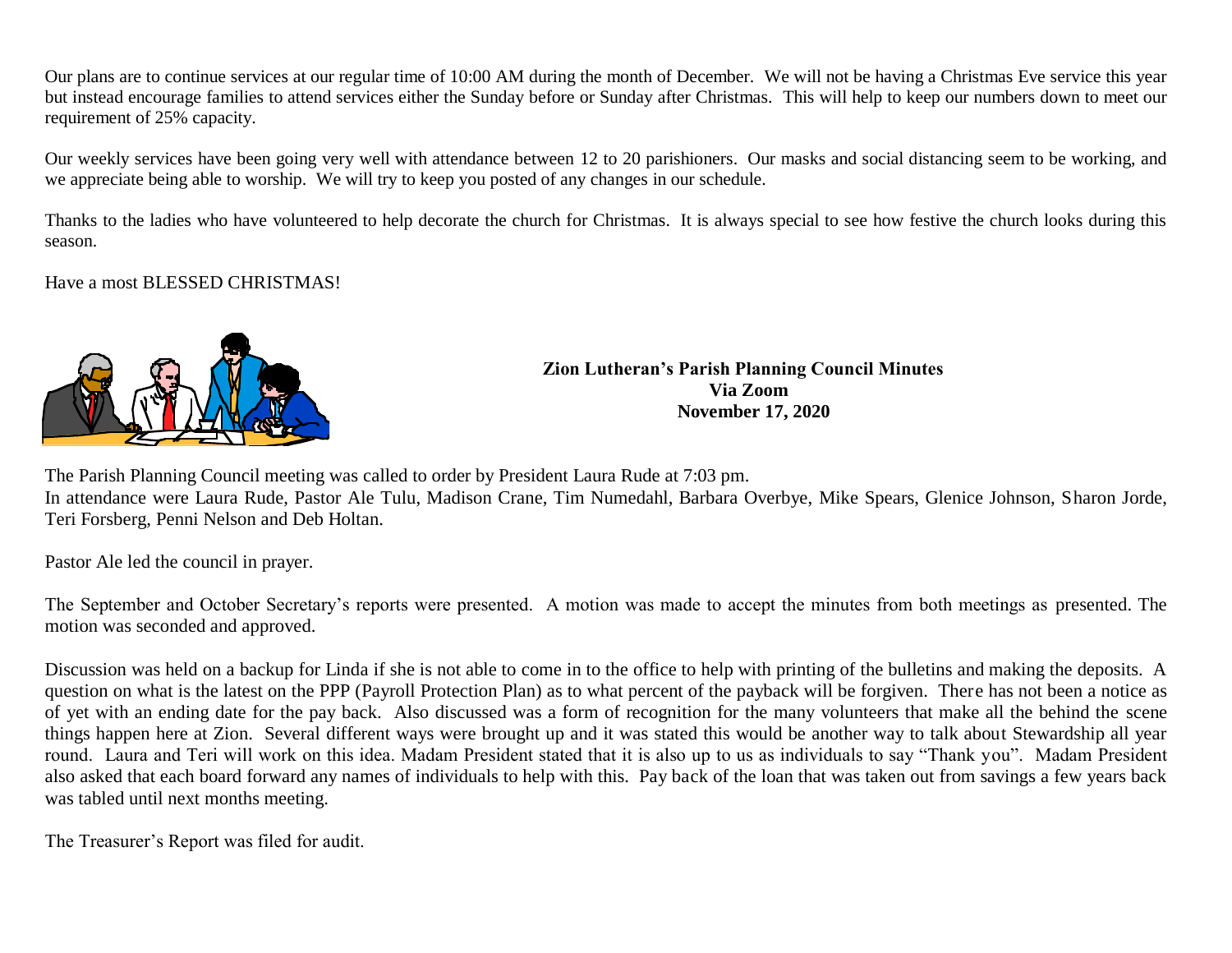Pastor Ale reported that area ELCA pastors met. Many of them are doing the distance worshipping. Many are feeling the financial burden. Thanksgiving Eve service will be hosted by Zion with a broadcast only service that will go out over the radio, cable and other social media. The service will be led by area church leaders. Pastor Ale expressed his concern about not being able to meet with any of the boards, but understands that this is because there has been no activity for the boards to meet about.

Madison Crane reported that there were 14 second graders that received their bibles at the 8:30 service October 25th, 15 students were confirmed at a special 10:30 service also on that Sunday. Eleven sixth graders received their first communion at a special service on November 1st. Tenth graders have been helping with the assembly of the Sunday School kits. This year's confirmation students have been able to meet in person so far with social distancing. These students have also been given the opportunity to help with delivery and distribution of the pie slices for the 65+. Zion, Redeemer and Trinity are working on a Christmas program option for the community.

Penni Nelson reported that she thought their council was meeting this week. She asked to keep them up to date on the upcoming holiday services.

Glenice Johnson reported that all the fleece blankets for this year graduated seniors are in Madison's office. Notes have been sent out to the students to come and pick their blanket up.

Reporting on WELCA happenings, Glenice stated that the Sharing Servants and circle booklet printings are on hold. There will be no annual Christmas caroling, and the SAIL group is also on hold with the Covid-19 numbers on the rise.

Sharon Jorde reported that Worship Board has not met. A thank you to Millie for all she has done helping during the Sunday services, and to Carol Narverud for lining up the readers.

Mike Spears reported that Properties Board is lining up people to get the Christmas trees up.

Barbara Overbye reported there will not be a Spirit of Giving this year. With the case number on the rise there is no safe way to handle the donations let alone with the distribution of items. Madam President asked that Publications be notified to put an announcement in the Times and the church's newsletter stating the cancellation and also the Thanksgiving Service schedule.

Discussion was held on whether or not to continue with "in person" services. A motion was made to continue with the services the way they are. The motion was seconded and carried. The council voiced that if necessary, a special council meeting will be held if there's a need to reverse this decision. This will be revisited in two weeks.

Christmas Eve services are tentative, as of right now there will be no in person worship with a broadcast only through all the outlets that are available, and only a 4:00 service. Thoughts will be discussed about incorporating the 4:00 and 10:00 services and possibly involving other churches such as Trinity and Redeemer.

Most weddings have been postponed or pushed out to future dates. Funerals will at this point be limited to 75 people with *NO* food services allowed afterwards and Zion's guidelines will be emphasized and *must* be followed.